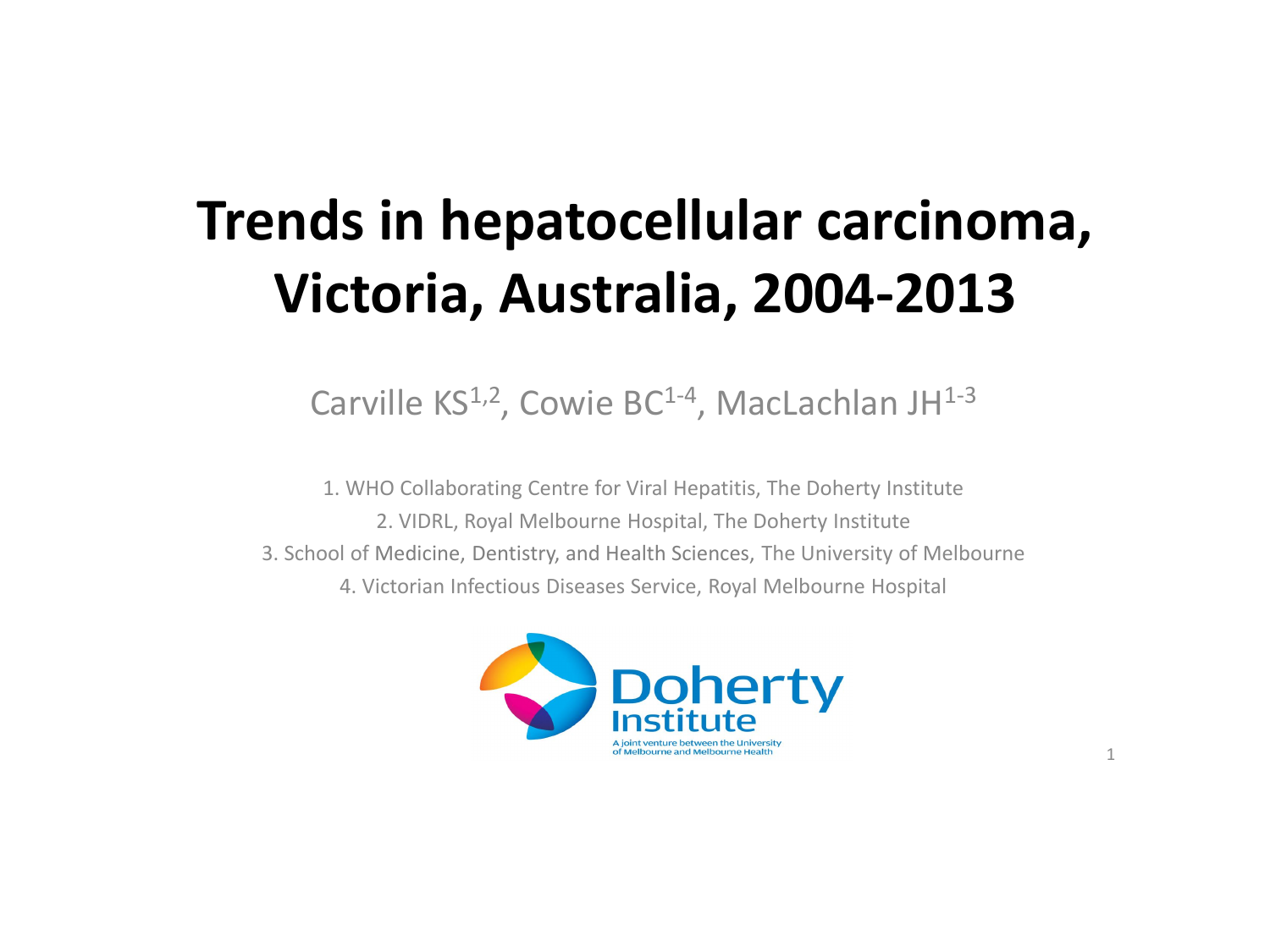# Background

- Liver cancer is now the  $9<sup>th</sup>$  most common cause of cancer death in Australia<sup>1</sup>
- Most cases are preventable eg viral hepatitis is a major cause<sup>2</sup>
- We examined Victorian Cancer Registry data to provide up-to-date detail on hepatocellular carcinoma (HCC) cases
	- Aim to describe trends and burden of disease



*1. Australian Institute in Health and Welfare 2013. 2. Global Burden of Disease 2013.* <sup>2</sup>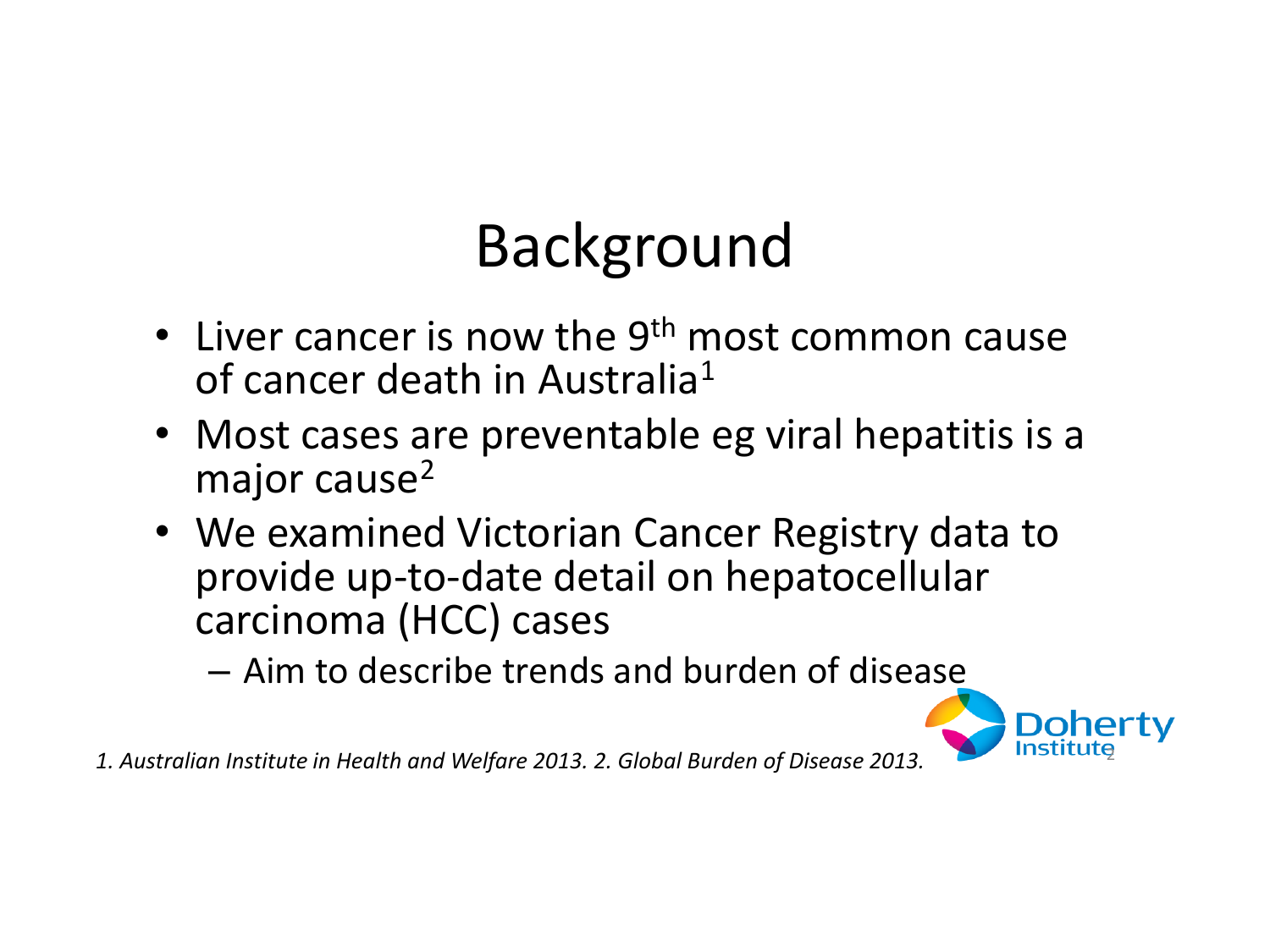# Methods

#### • Data sources

- De-identified data on HCC diagnoses in the ICDO-3 range 8170/3 to 8180/3 in Victorian residents from 1st January 2004 to 31st December 2013 from the Victorian Cancer Registry (VCR)
- Population data from Australian Bureau of Statistics
- Analysis
	- Stata 14
	- Descriptive statistics: age, sex, metro/rural residence, country of birth, basis of diagnosis (ranksum)
	- Trends in age standardised rates (negative binomial regression)
	- Impact of demographics (age, gender, metro/rural residence) on HCC incidence (negative binomial regression)
	- Impact of demographics (age, gender, metro/rural residence, born in Australia/born overseas) on risk of death (Cox regression)

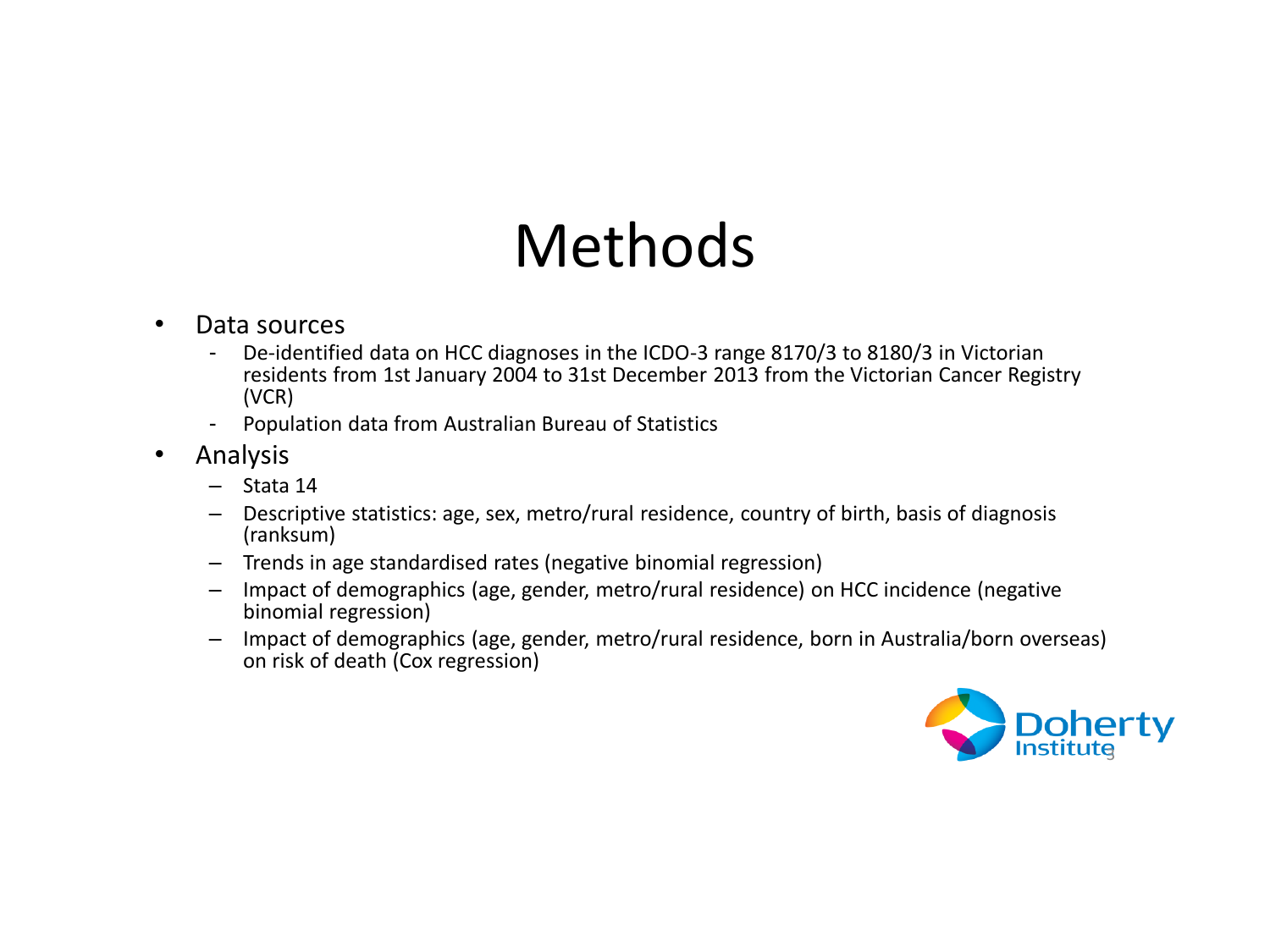# Who was diagnosed with liver cancer in Victoria, 2004 - 2013?

| <b>Demographic characteristics (N=2172)</b>                      |                                                                                                       |  |  |  |
|------------------------------------------------------------------|-------------------------------------------------------------------------------------------------------|--|--|--|
| 80% male                                                         | Male: median age 65 years (IQR 56 to 74)<br>Female: median age 70 years (IQR 59 to 78) p<0.001        |  |  |  |
| 81% resident in metro<br>Melbourne                               | No difference in median age at diagnosis<br>$(66 \text{ years})$                                      |  |  |  |
| 57% born overseas                                                | Southern/Eastern Europe (21%, n=454)<br>South/East Asia (10%, n=224)<br>North/West Europe (9%, n=195) |  |  |  |
| 0.8% identified as Aboriginal<br>and/or Torres Straight Islander | Compared with 0.9% of the Victorian population                                                        |  |  |  |
|                                                                  |                                                                                                       |  |  |  |

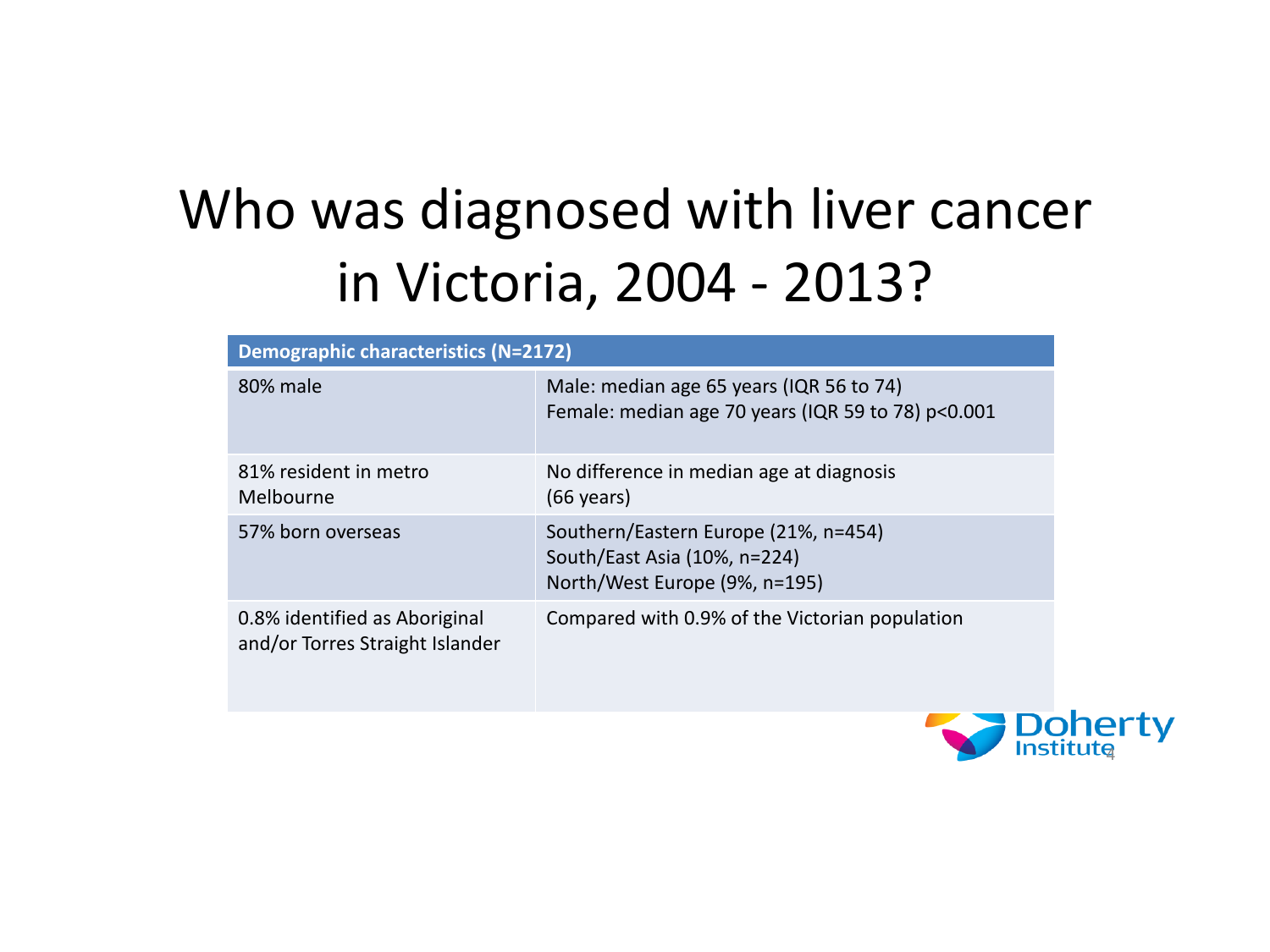#### How were people diagnosed with HCC?

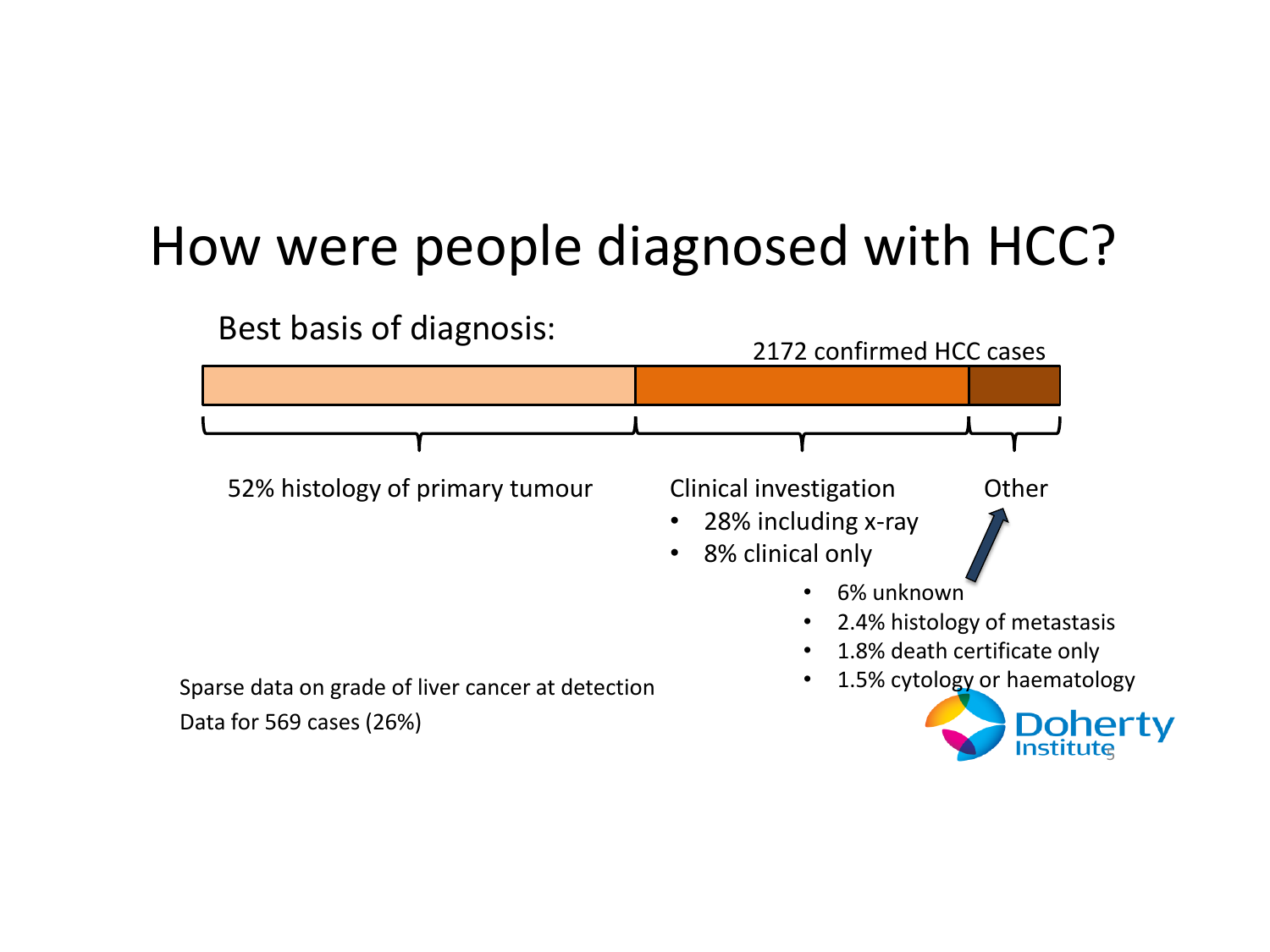## HCC diagnoses increased in men and women in Victoria, 2004 - 2013

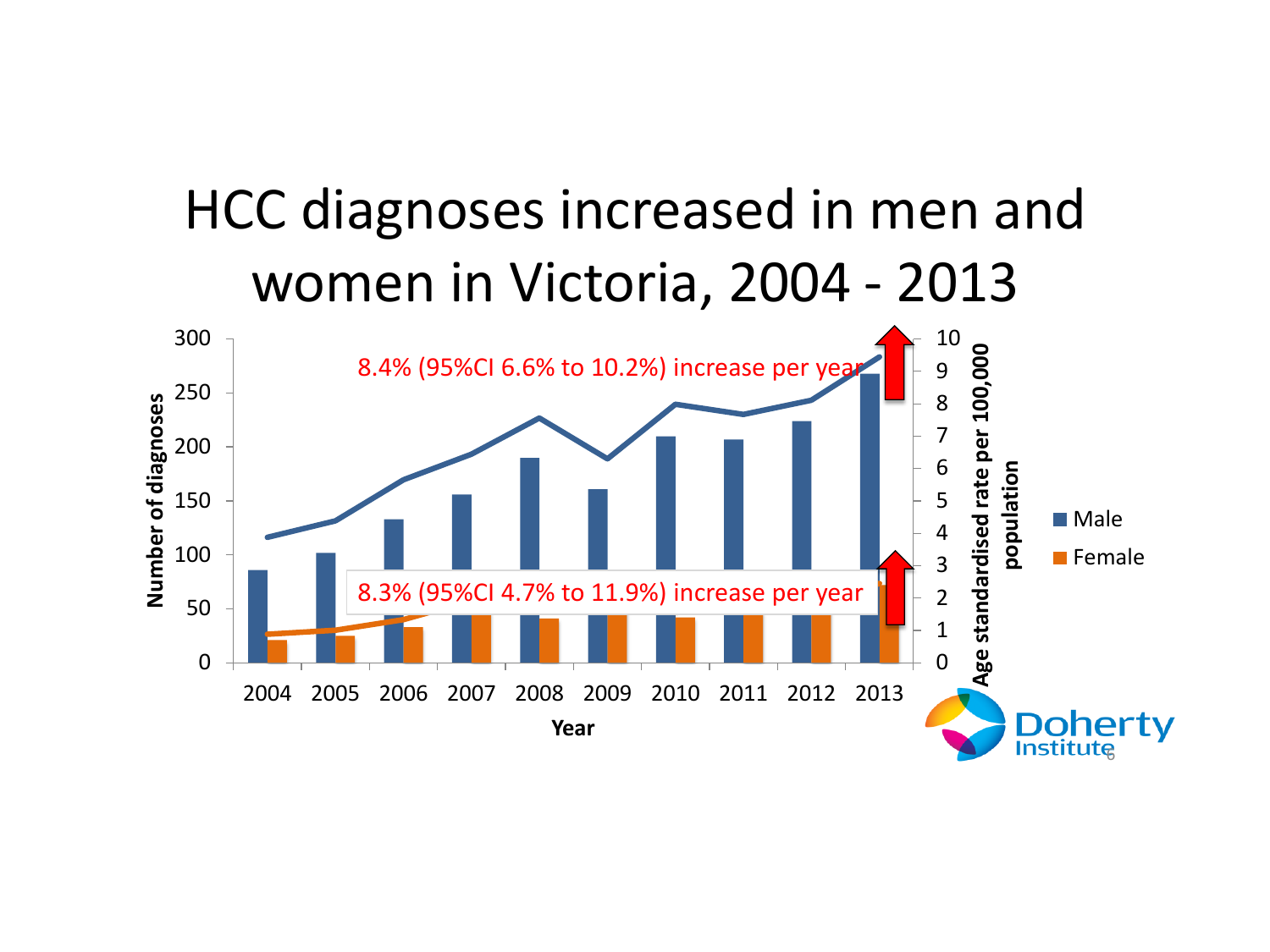#### HCC diagnoses increased in Melbourne and rural Victoria, 2004 - 2013

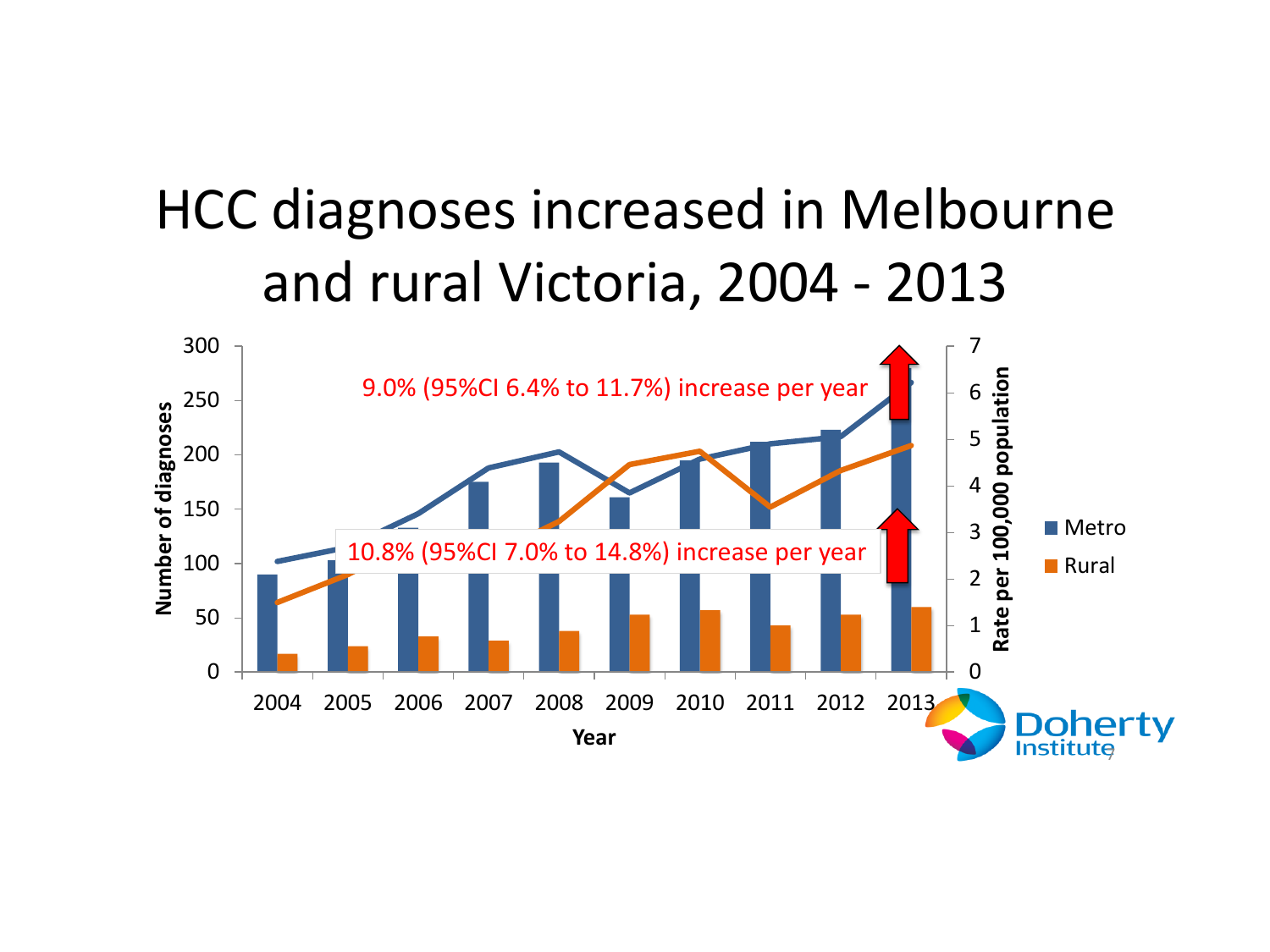#### Impact of demographics on HCC diagnosis

|                         | <b>IRR</b> | 95% CI        | P value |
|-------------------------|------------|---------------|---------|
| Live in metro Melbourne | 1.5        | $1.4 - 1.7$   | < 0.001 |
| Age (years)             |            |               |         |
| 50-59                   | 13.6       | $11.3 - 16.3$ | < 0.001 |
| 60-69                   | 20.5       | $17.1 - 24.6$ | < 0.001 |
| 70-79                   | 36.0       | $30.0 - 43.2$ | < 0.001 |
| $80+$                   | 27.5       | $22.5 - 33.6$ | < 0.001 |
| Male                    | 4.5        | $4.0 - 5.1$   | < 0.001 |
| Year                    | 1.1        | $1.1 - 1.1$   | < 0.001 |

- Multivariate Poisson regression
- Interpretation:
	- People who live in the metro area have a HCC rate 1.5 times greater than people who live in rural areas, holding the other variables constant variables constant
	- For each year increase from 2004, there's a 10% increase in the rate of HCC diagnosis, holding all other variables constant

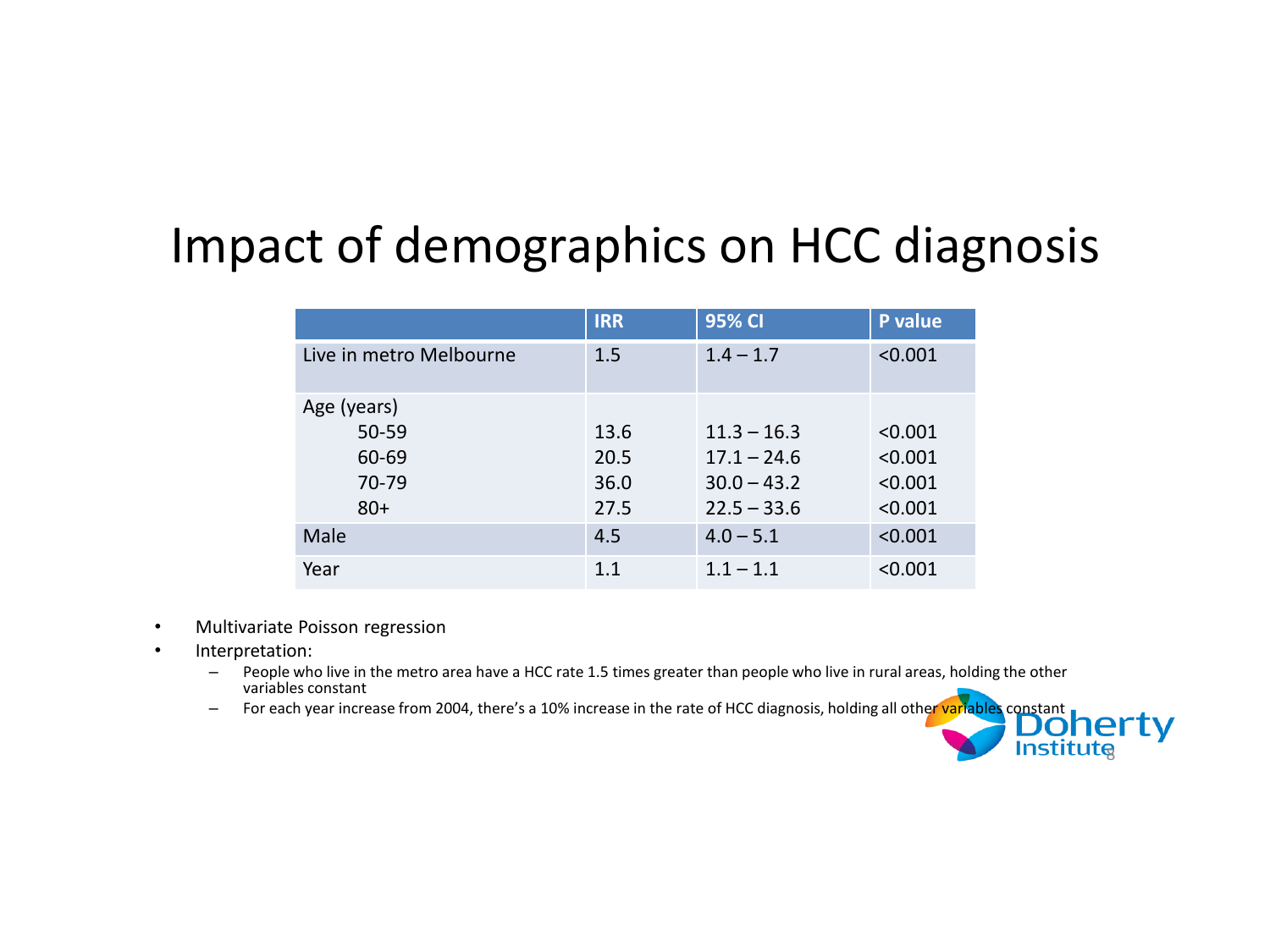#### Impact of demographics on HCC risk of death

- Median survival was just over one year (384 days, 95%CI 345 to 412 days)
- Five-year survival rate was  $0.16$  (95%CI  $0.14 0.18$ )

|                         | <b>HR</b> | <b>95% CI</b> | P value |
|-------------------------|-----------|---------------|---------|
| Born in Australia       | 1.3       | $1.2 - 1.5$   | < 0.001 |
| Live in metro Melbourne | 0.9       | $0.7 - 1.0$   | 0.016   |
| Age (years)             |           |               |         |
| 50-59                   | 1.1       | $0.9 - 1.4$   | 0.212   |
| 60-69                   | 1.3       | $1.0 - 1.5$   | 0.026   |
| 70-79                   | 1.7       | $1.4 - 2.1$   | < 0.001 |
| $80+$                   | 2.7       | $2.1 - 3.3$   | < 0.001 |
| Male                    | 1.1       | $1.0 - 1.2$   | 0.162   |

- Multivariate Cox regression
- Interpretation
	- Year and sex did not affect survival over 2004 2013
	- The rate of death was 10% lower for people who live in the metro area compared with people who live in rural areas, holding  $\text{err}$ the other variables constant. **Institute**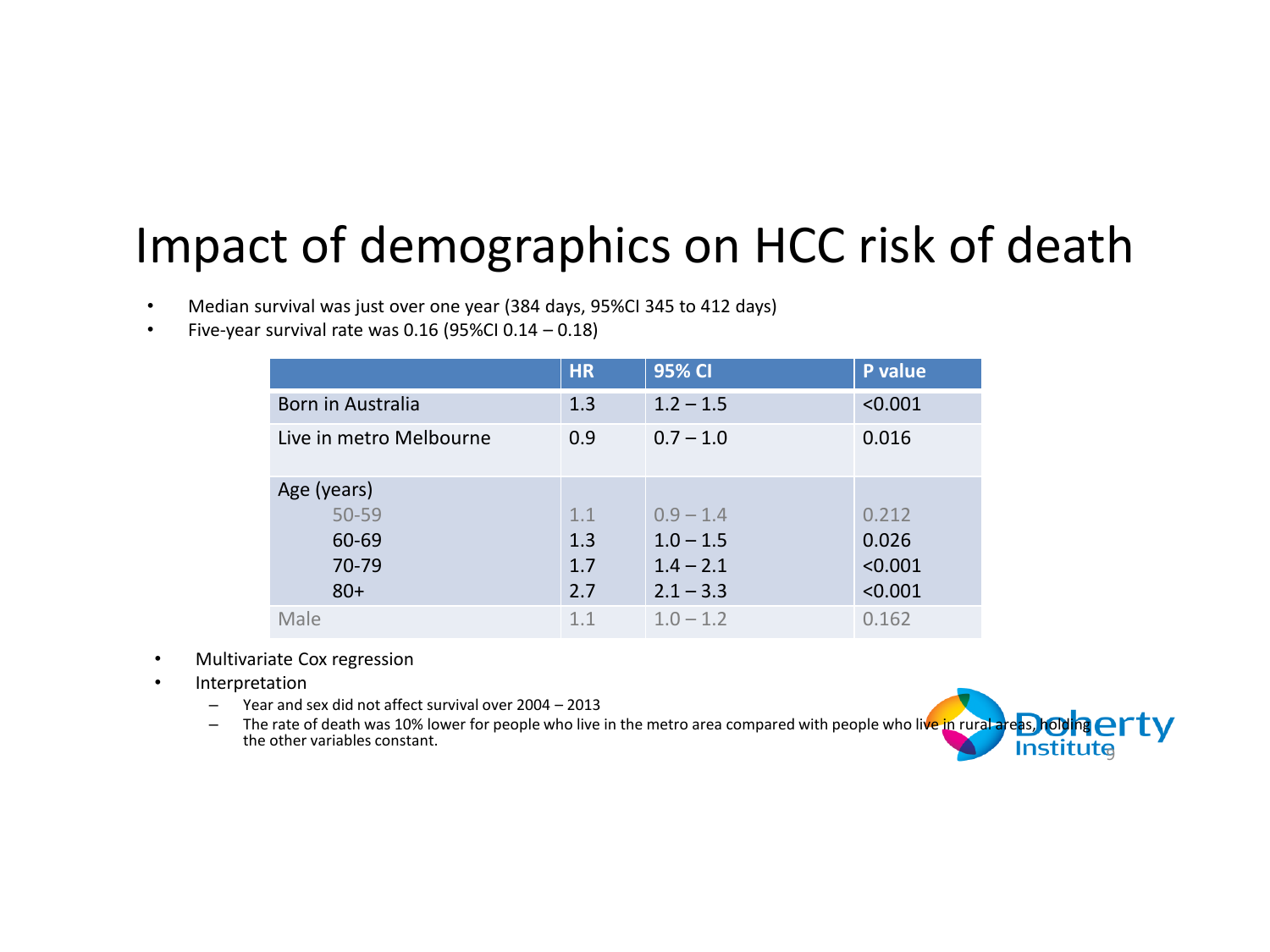# Limitations and further work

- Registry collects limited explanatory variables, no data on etiology
	- Linking liver cancer diagnoses with notifications for hepatitis B and C
- Potential under-counting of clinical diagnoses in registry data $1$
- Further exploration of country of birth impact



*1. Hong 2015*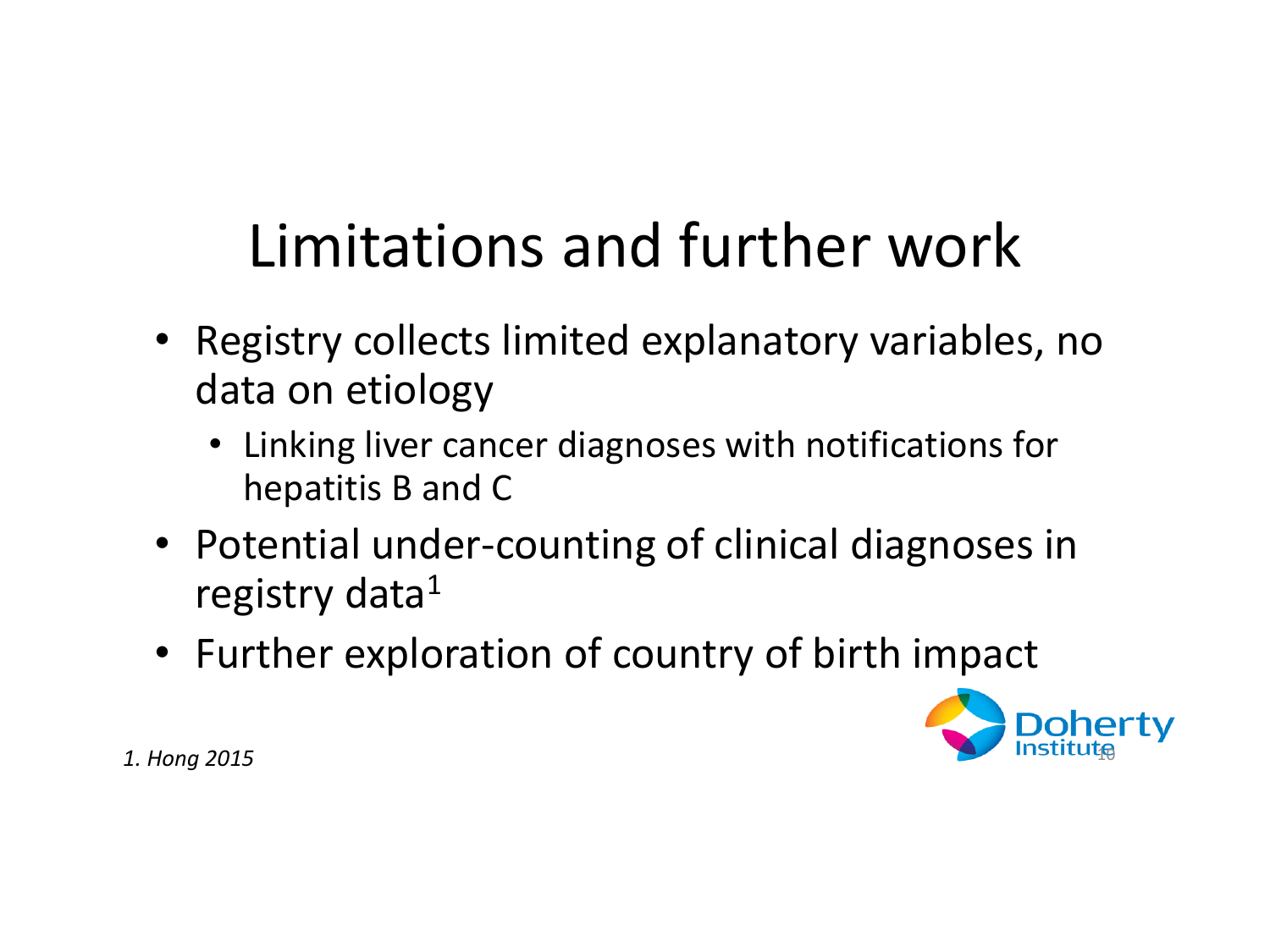# Summary and implications

- Increasing incidence
	- National increase reflected in Victoria, with rates more than doubling in 10 years among both men and women
- Very low survival
	- No great change in survival over the decade
	- Substantial impact of late diagnosis
	- Missed opportunities for prevention
- Priorities for prevention
	- Diagnoses 4.5x higher in males, but rates increasing similarly for males and females and risk of death does not differ
	- Diagnoses 1.5x higher in the metro area, although survival 10% lower
	- Those born overseas disproportionately affected